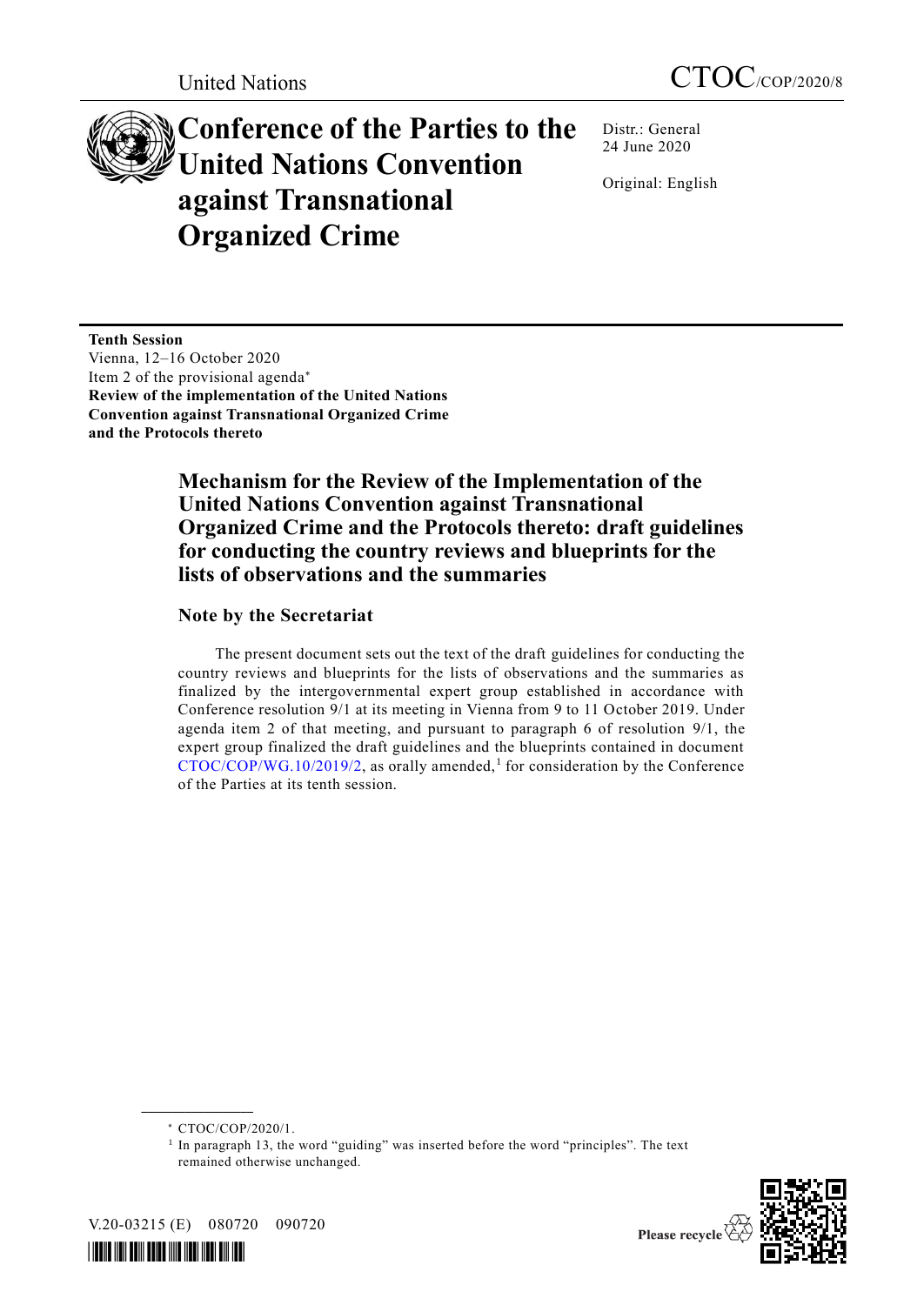#### **Guidelines for conducting the country reviews**

During the country reviews, States parties, including their governmental experts, and the secretariat of the Conference of the Parties to the United Nations Convention against Transnational Organized Crime are to be guided by the relevant provisions of the United Nations Convention against Transnational Organized Crime and the Protocols thereto and the procedures and rules for the functioning of the Mechanism for the Review of the Implementation of the United Nations Convention against Transnational Organized Crime and the Protocols thereto (Conference of the Parties resolution 9/1, annex). Appropriate arrangements should reflect the specific nature and extent of competences of regional organizations that are parties to the Convention and its Protocols.

2. In order to facilitate the efficiency of the Implementation Review Mechanism, States parties and the Secretariat are to use their best efforts to adhere to the indicative timelines contained in the paragraphs and figure below.

#### **I. Beginning of the review process**

3. At the beginning of the review process, no later than six weeks after its launch on 16 October 2020, after the tenth session of the Conference of the Parties, a joint intersessional meeting of the working groups shall be held, without interpretation, to draw lots to select the States under review and reviewing States, in accordance with paragraphs 17 and 28 of the procedures and rules for the functioning of the Mechanism.

4. In accordance with paragraph 17 of the procedures and rules, all States are to be divided into three groups to start their reviews. The reviews in the first review phas e are to be staggered over three consecutive years, with their start dates as follows: 1 December 2020 for the first group, 1 November 2021 for the second group and 1 November 2022 for the third group.

5. Each State party shall appoint a focal point to coordinate its participation in the review and make this information available on the Sharing Electronic Resources and Laws on Crime (SHERLOC) knowledge management portal two weeks after the start of its participation in the review process as a reviewing State or a State party under review. States parties are encouraged to provide their focal points' contact information, including email address, office phone number and location and hours of work.

6. States parties should designate governmental experts to carry out the country review four weeks after the start of their participation in the review process as a reviewing State or a State party under review.

7. The Secretariat will provide instructions to States parties on how their focal points, governmental experts and permanent missions can create an account in the secure module of SHERLOC.

## **II. Preparation by governmental experts**

8. The governmental experts are encouraged to prepare themselves by:

(a) Thoroughly studying the Convention and the relevant Protocols, as well as the procedures and rules for the functioning of the Mechanism for the Review of the Implementation of the United Nations Convention against Transnational Organized Crime and the Protocols thereto and the present guidelines for conducting the country reviews;

(b) Familiarizing themselves with the official records of the negotiation of the Convention and the relevant Protocols, particularly those parts pertaining to the articles that are the subject of the relevant review phase. The Secretariat will make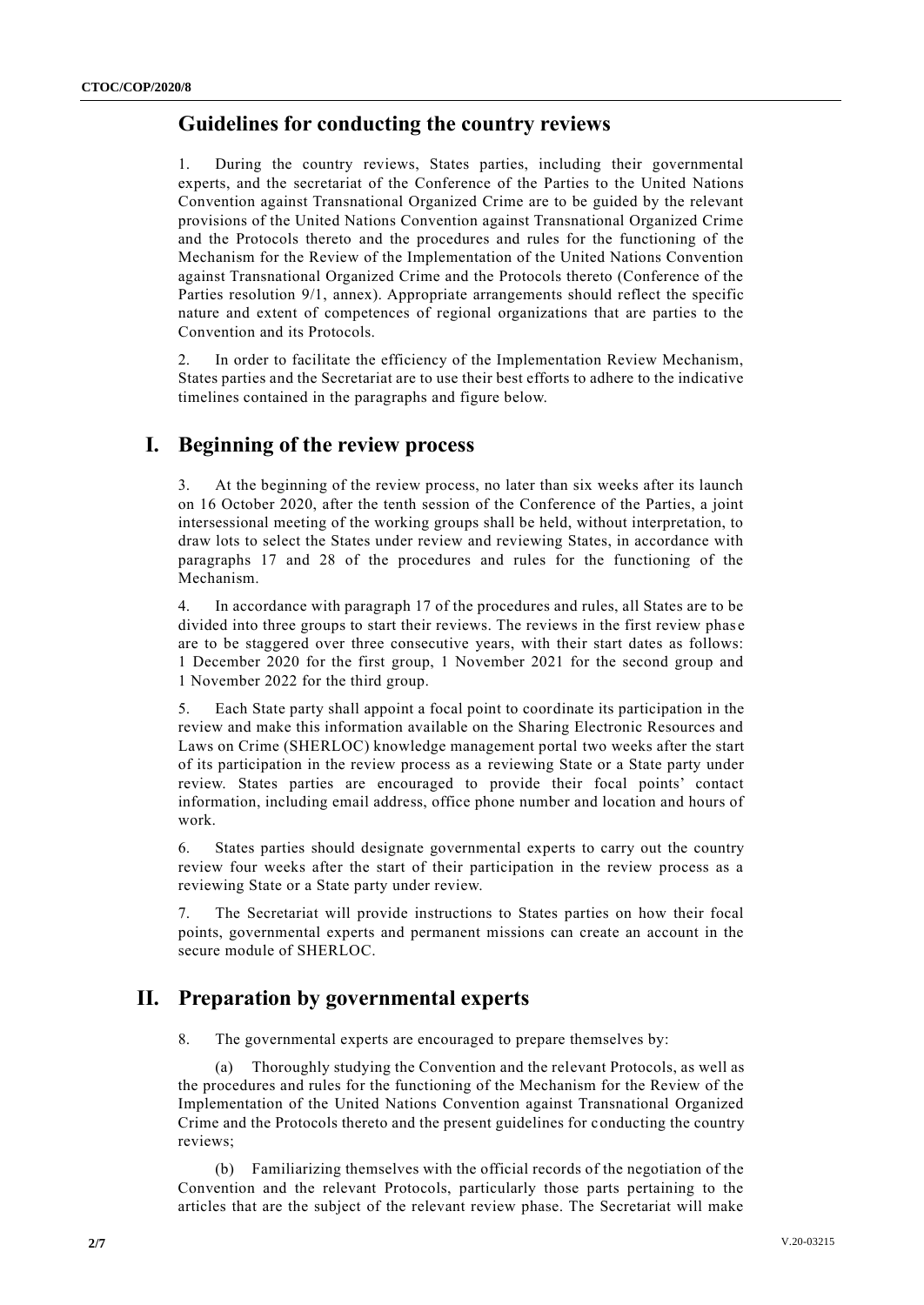available on the web page of the Implementation Review Mechanism and on the secure module of SHERLOC a list of useful publications and tools<sup>2</sup> to support governmental experts in the review process;

(c) Familiarizing themselves with the legal system of the State party under review, including, where applicable, relevant judicial decisions issued by higher national courts of that State. For this purpose, the governmental experts conducting the review may seek support from the State party under review in enhancing their understanding of the legal system of that State;

(d) Familiarizing themselves with any reservation to or declaration on the Convention and its Protocols formulated by the State party under review.

#### **III. Country review**

9. Bearing in mind the full text of the relevant questionnaires on the Convention and its three Protocols, during each of the four review phases, as described in the procedures and rules, the State party under review will provide responses to the part of the self-assessment questionnaire pertaining to the cluster being reviewed in that specific phase.

10. Each phase of the country review will comprise the elements contained in the procedures and rules, including: (a) the responses to the relevant part of the self-assessment questionnaire; (b) the written feedback (in the drafting of which States parties are encouraged not to exceed 10,500 words), prepared by the reviewing States, and the constructive dialogue between governmental experts in accordance with paragraph 35 of the procedures and rules; and (c) the preparation and finalization of the lists of observations by the reviewing States parties, in close collaboration and coordination with the State party under review and with the assistance of the Secretariat, as well as summaries of those lists, in accordance with paragraph 38 of the procedures and rules.

11. The State party under review is to undertake consultations with the reviewing States parties within six weeks of the start of its review, through their focal points and with the assistance of the Secretariat, on the establishment of time frames and the requirements of the country review, in accordance with the present guidelines for conducting the country reviews. The States parties should select the one, two or, in exceptional circumstances, three working language or languages to be used during the review, in accordance with chapter VII of the procedures and rules.

12. When preparing the lists of observations and the summaries thereof, objective and impersonal language will aid understanding. Any abbreviations and acronyms are to be defined upon their first use.

13. If there are grounds for believing that the guiding principles set forth in the procedures and rules have not been respected, the States parties concerned are encouraged to engage in consultations, including on possible action, bearing in mind the provision contained in paragraph 30 of the procedures and rules.

**\_\_\_\_\_\_\_\_\_\_\_\_\_\_\_\_\_\_**

<sup>2</sup> The list will include the *Legislative Guides for the Implementation of the United Nations Convention against Transnational Organized Crime and the Protocols thereto*.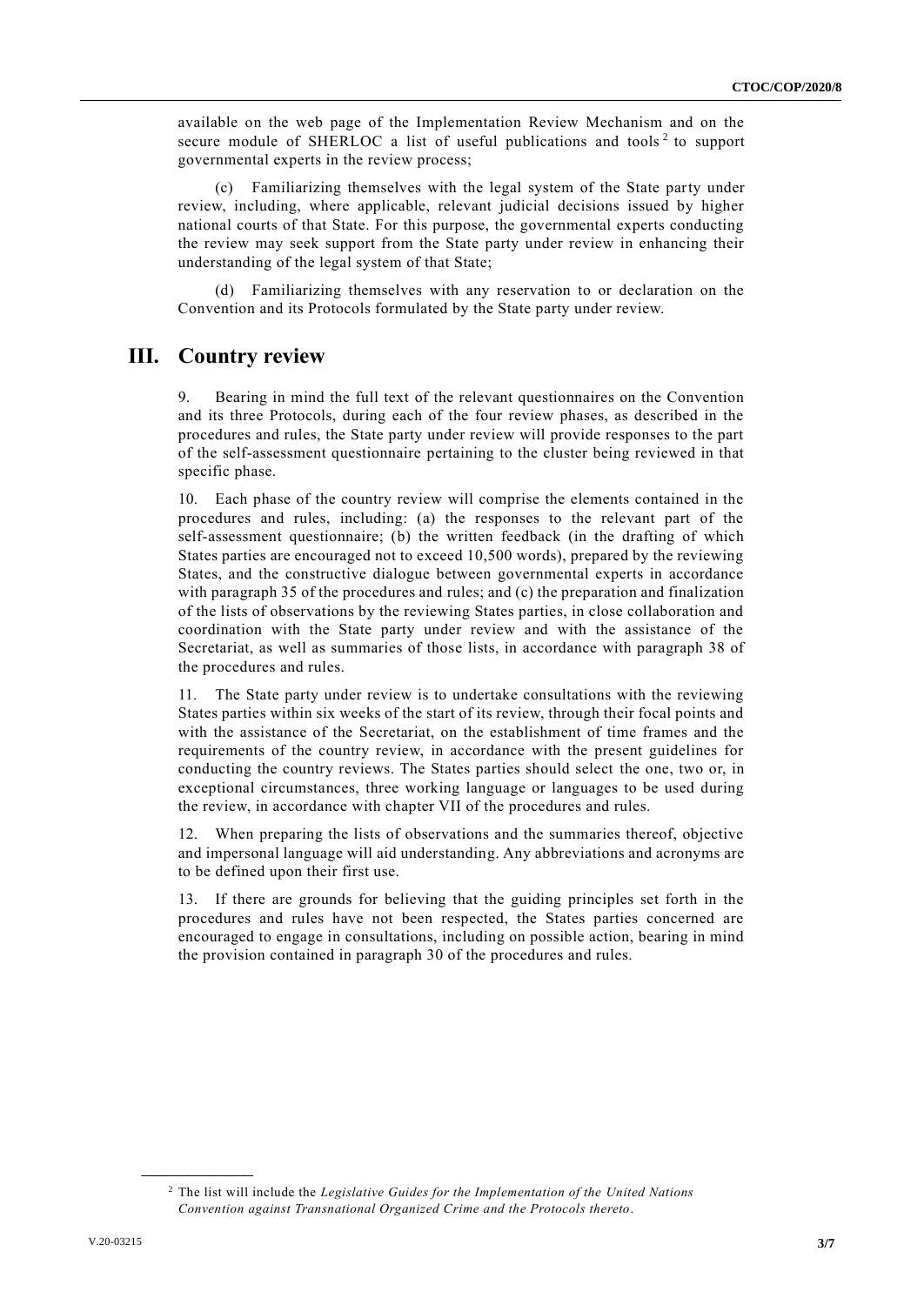

- <sup>a</sup> The drawing of lots for all States parties will take place no later than six weeks after 16 October 2020; each year, one third of the States parties will be reviewed. The reviews are to be staggered over three consecutive years, with the start date for each group as follows: 1 December 2020, 1 November 2021 and 1 November 2022.
- <sup>b</sup> To allow for processing of documentation.
- <sup>c</sup> The country review process may be conducted in any one or two of the working languages of the Mechanism that may be decided upon by the State party under review and the reviewing States parties. In exceptional circumstances, the review process may be conducted in three working languages.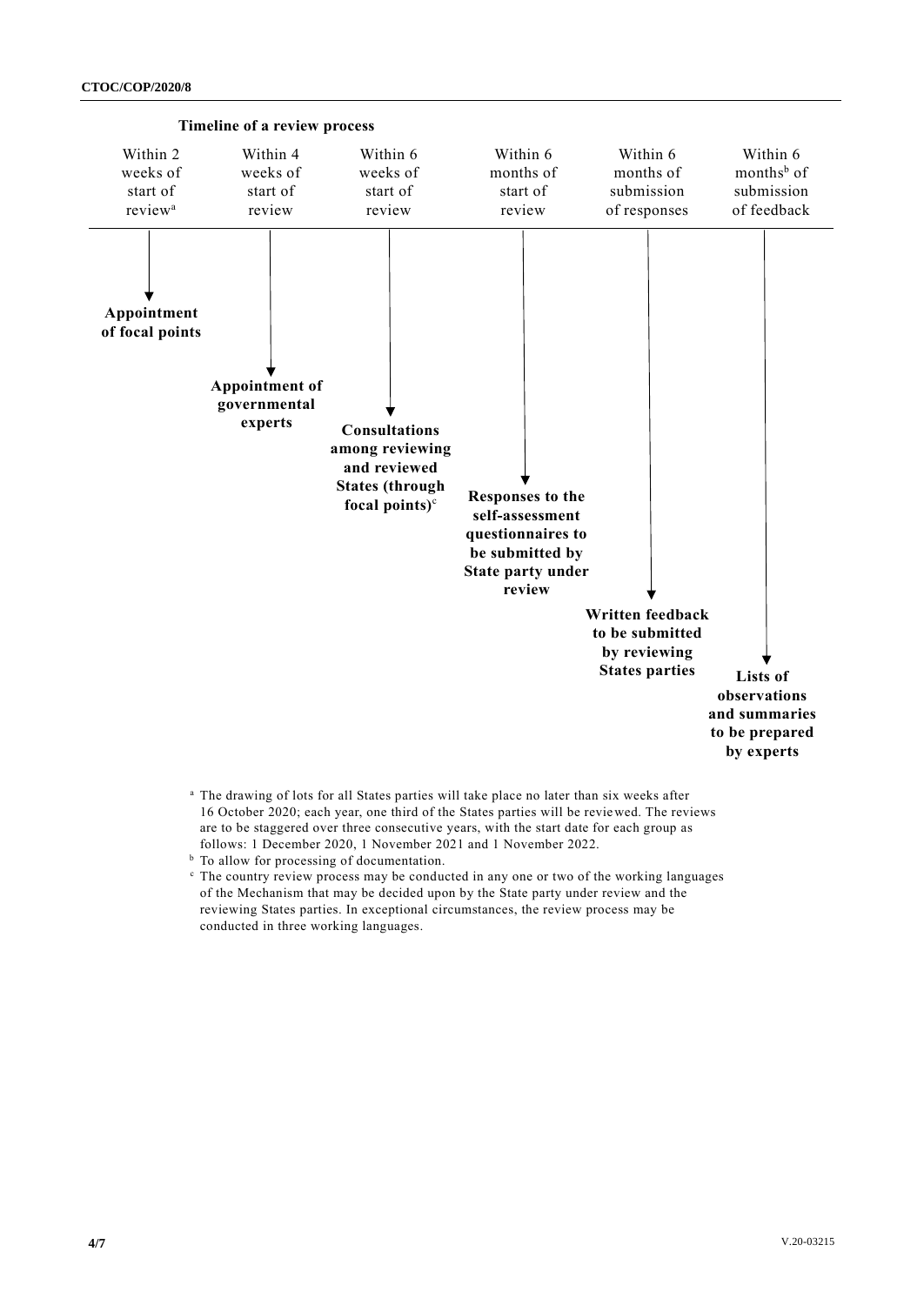#### **Blueprint for the list of observations for country reviews**<sup>3</sup>

Review by [names of reviewing States parties] of the implementation by [name of State party under review] of article[s] [number(s) of articles; cluster one/two/three/four] of the [United Nations Convention against Transnational Organized Crime] [Protocol supplementing the United Nations Convention against Transnational Organized Crime] in years […] of review phase [one/two/three/four] of the Mechanism for the Review of the Implementation of the United Nations Convention against Transnational Organized Crime and the Protocols thereto.

#### **I. Introduction**

1. The Conference of the Parties to the United Nations Convention against Transnational Organized Crime was established in accordance with article 32 of the Convention to, inter alia, promote and review the implementation of the Convention and the Protocols thereto.

2. In accordance with article 32, paragraph 4, of the Convention, the Conference established, at its ninth session, held in Vienna from 15 to 19 October 2018, the Mechanism for the Review of the Implementation of the United Nations Convention against Transnational Organized Crime and the Protocols thereto.

3. The Implementation Review Mechanism is an intergovernmental process, the overall goal of which is to assist States parties in implementing the Convention and the Protocols thereto.

4. The country review is undertaken on the basis of articles 32 and 34 of the Convention, as well as the procedures and rules for the functioning of the Mech anism for the Review of the Implementation of the United Nations Convention against Transnational Organized Crime and the Protocols thereto (Conference of the Parties resolution 9/1, annex).

#### **II. Process**

**\_\_\_\_\_\_\_\_\_\_\_\_\_\_\_\_\_\_**

5. The following review of the implementation by [name of State party under review] of [the Convention] [Protocol supplementing the Convention] is based on the completed responses to the self-assessment questionnaire received from [name of State party under review] and any supplementary information provided in accordance with paragraph 19 of the procedures and rules for the functioning of the Mechanism for the Review of the Implementation of the United Nations Convention against Transnational Organized Crime and the Protocols thereto, as well as the outcome of the constructive dialogue between the governmental experts from [States parties participating in the review], as foreseen in paragraph 35 of the procedures and rules, by means of [communications archived in the designated confidenti al module in the Sharing Electronic Resources and Laws on Crime (SHERLOC) knowledge management portal and other available technological tools, such as virtual networks, conference calls and videoconferences,] and involving [names of experts involved]. The supplementary information provided by the State party under review consisted of the following: [links to reports and relevant pages and titles of other sources]. Those links and electronic copies of those sources are to be made available on SHERLOC.

<sup>&</sup>lt;sup>3</sup> Prepared in accordance with paragraph 15 of the procedures and rules for the functioning of the Mechanism for the Review of the Implementation of the United Nations Convention against Transnational Organized Crime and the Protocols thereto.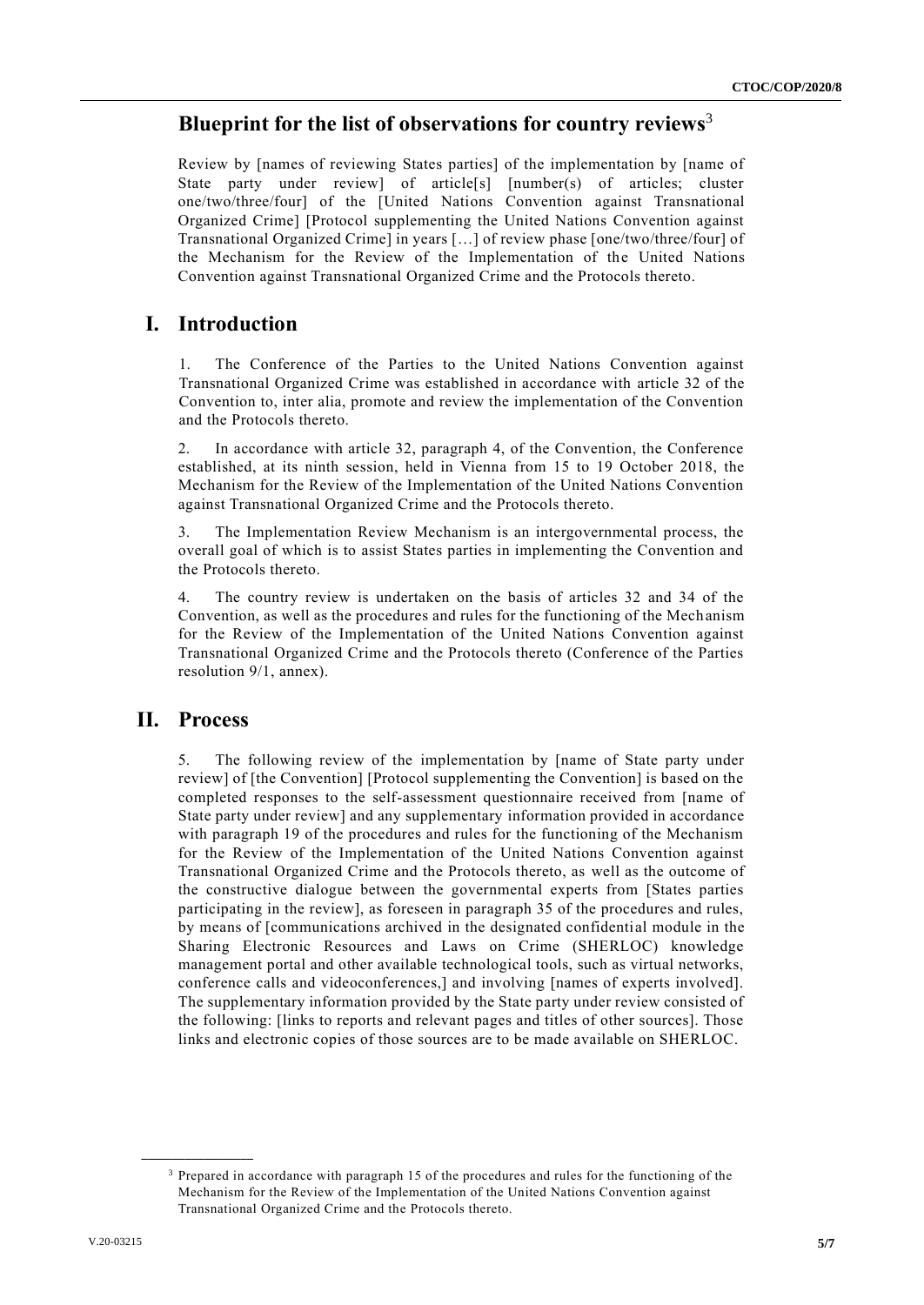# **III. List of observations for the review of [name of the State party under review]**

6. As described in paragraphs 38 and 39 of the procedures and rules for the functioning of the Mechanism for the Review of the Implementation of the United Nations Convention against Transnational Organized Crime and the Protocols thereto, the State party under review and the reviewing States parties have agreed on the following list of observations regarding the review of [name of State party under review]:

- (a) Gaps and challenges in the implementation of the provisions under review;
- (b) Best practices;
- (c) Suggestions;

(d) Any technical assistance needs identified to improve the implementation of the [Convention] [Protocol].